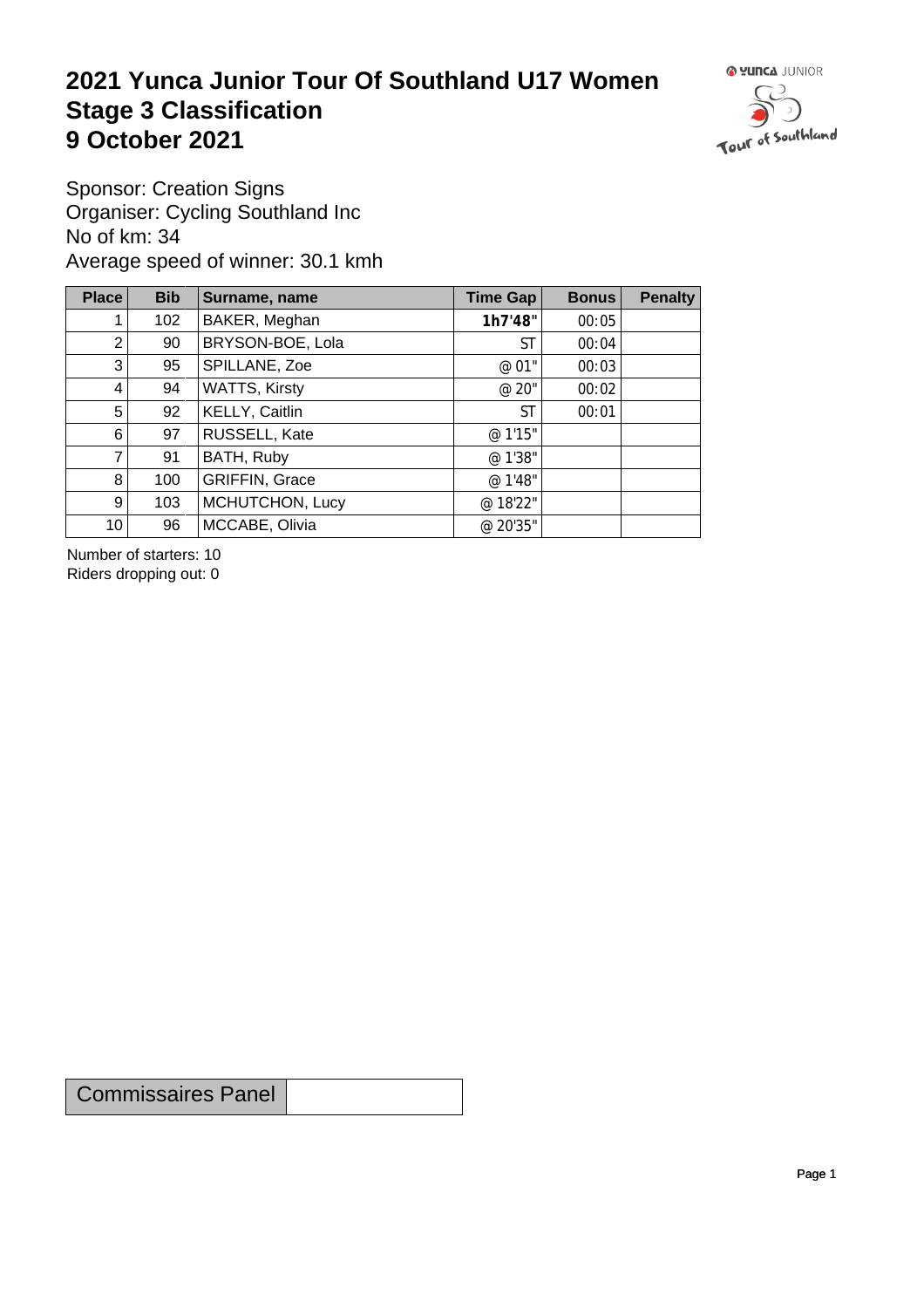## **2021 Yunca Junior Tour Of Southland U17 Women General Classification (Stage 3)**<br> **9 October 2021 9 October 2021**



Organiser: Cycling Southland Inc

| Place | <b>Bib</b> | Surname, name         | <b>Time Gap</b> |
|-------|------------|-----------------------|-----------------|
|       | 102        | BAKER, Meghan         | 1h57'02"        |
| 2     | 90         | BRYSON-BOE, Lola      | @ 10"           |
| 3     | 95         | SPILLANE, Zoe         | <b>ST</b>       |
| 4     | 92         | KELLY, Caitlin        | @ 29"           |
| 5     | 94         | <b>WATTS, Kirsty</b>  | @ 33"           |
| 6     | 91         | BATH, Ruby            | @ 2'01"         |
| 7     | 97         | RUSSELL, Kate         | @ 2'33"         |
| 8     | 100        | <b>GRIFFIN, Grace</b> | @ 2'48"         |
| 9     | 103        | MCHUTCHON, Lucy       | @ 19'57"        |
| 10    | 96         | MCCABE, Olivia        | @ 25'04"        |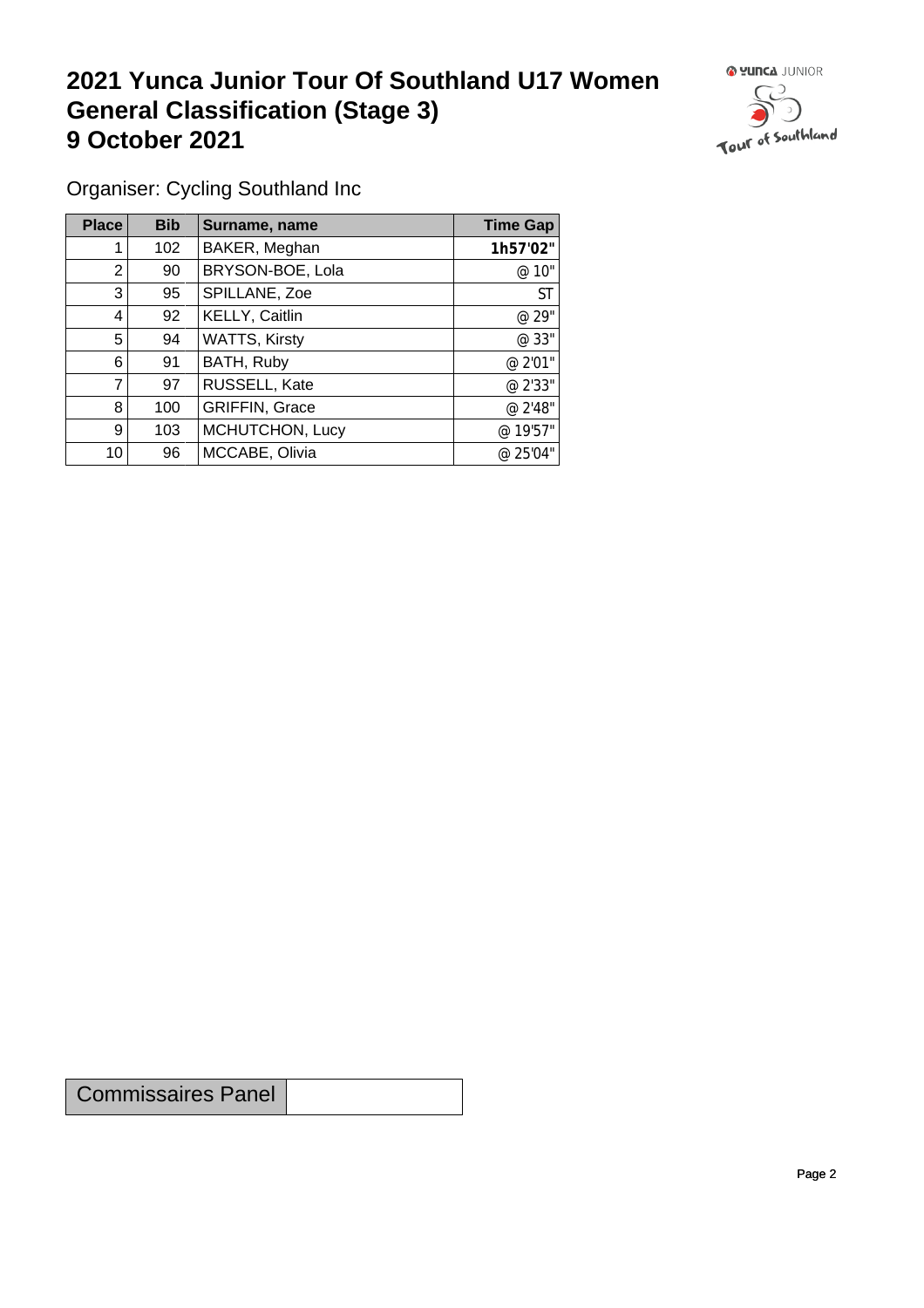## **2021 Yunca Junior Tour Of Southland U17 Women Sprint Classification (Stage 3) 9 October 2021 19 October 2021**



Organiser: Cycling Southland Inc

| <b>Place</b> | <b>Bib</b> | Surname, name        | <b>Points</b> |
|--------------|------------|----------------------|---------------|
|              | 102        | BAKER, Meghan        | 12            |
|              | 94         | <b>WATTS, Kirsty</b> |               |
| ົ            | 90         | BRYSON-BOE, Lola     |               |
|              | 95         | SPILLANE, Zoe        | 3             |
| 5            | 92         | KELLY, Caitlin       |               |